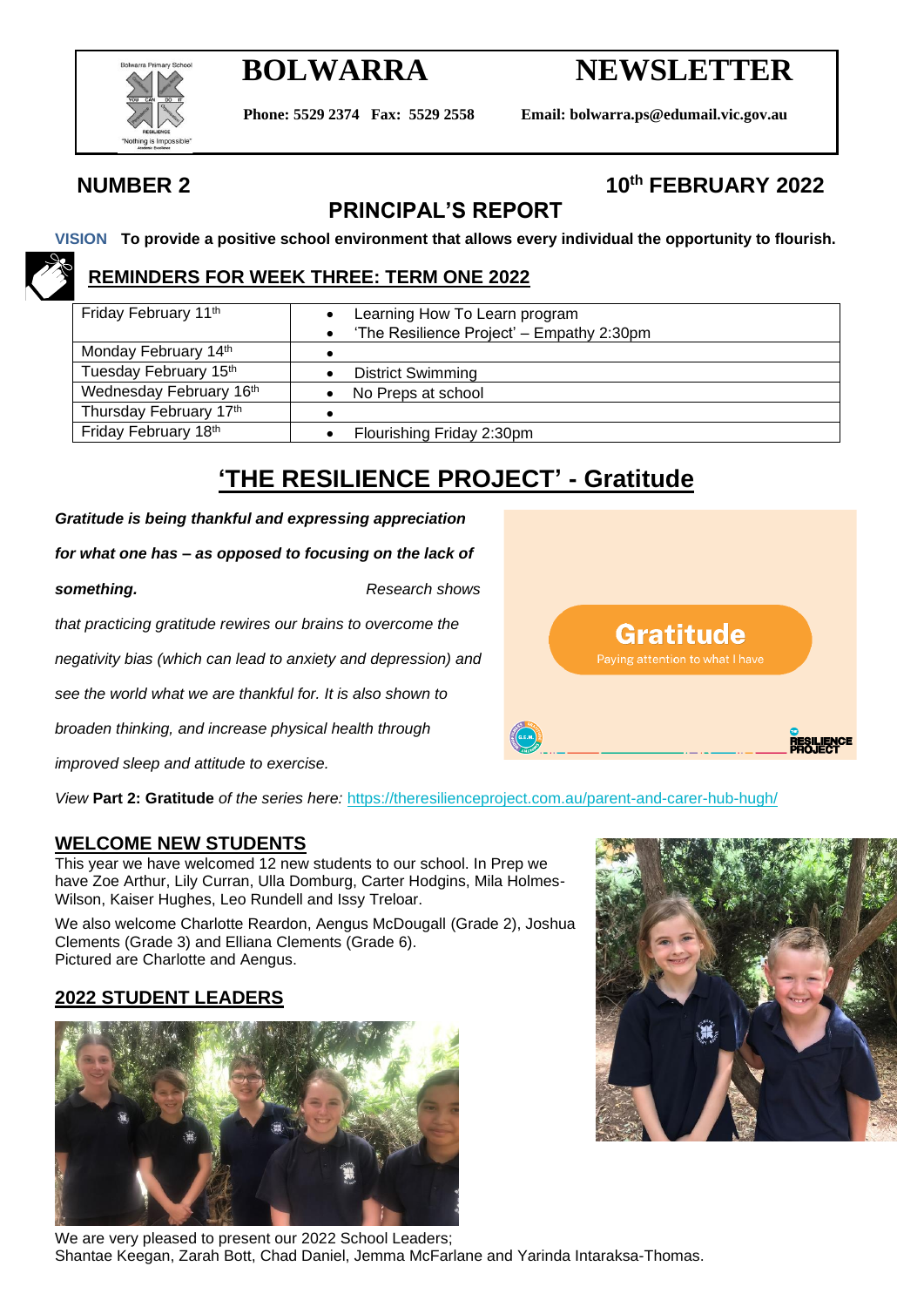#### **OPEN SCHOOL EVENING**

#### *Thursday February 24th - 3:30pm to 4:30pm*

This is a chance to visit your child's classroom in a relaxed, friendly environment. All classes will be open to families from 3:30pm to 4:30pm.

Staff will be available to answer any of your questions.

#### **COVID UPDATE**

It's been really fantastic to see such excitement around the return to school and we want to keep it that way. A crucial part of that is getting as many students vaccinated as possible.

Alongside ventilation and other vital COVID Safe steps such as regular rapid antigen testing, supporting as many students as possible to be vaccinated will help make our school as safe as possible.

Bookings for children aged 5 to 11 to receive the paediatric Pfizer vaccine are open and we encourage parents and carers to get your child vaccinated, if you haven't already done so.

The [Pfizer vaccine is safe and recommended for children.](https://www.health.gov.au/resources/publications/atagi-recommendations-on-pfizer-covid-19-vaccine-use-in-children-aged-5-to-11-years) The vaccine will help protect your child from getting sick from COVID-19, help to reduce the spread of COVID-19, and help ensure kids can have more time at school and playing with their friends.

Vaccinations for children aged 5-11 years old are delivered at 2 appointments, 8 weeks apart. Children with specific medical vulnerabilities can access their second dose 3 weeks after their first dose.

If you'd like more information about this, you can read a recent statement from the Australian Technical Advisory Group on Immunisation (ATAGI): [https://www.health.gov.au/news/atagi-update-following-weekly-covid-19-meeting-19](https://www.health.gov.au/news/atagi-update-following-weekly-covid-19-meeting-19-january-2022) [january-2022](https://www.health.gov.au/news/atagi-update-following-weekly-covid-19-meeting-19-january-2022) 

#### **RESTORATIVE PRACTICES**

At Bolwarra we have 2 Rules that cover both students and adults.

- Treat others as you would like to be treated
- Do no harm

#### **EXTRA-CURRICULA TERM 1 DATE 2022**

| February     | Tuesday   | 15 <sup>th</sup> | ۰ | <b>District Swimming</b>            |
|--------------|-----------|------------------|---|-------------------------------------|
|              | Wednesday | 16 <sup>th</sup> | - | <b>Rest Day for Preps</b>           |
|              | Wednesday | 23 <sup>rd</sup> | ۰ | Rest Day for Preps                  |
|              | Thursday  | 24 <sup>th</sup> |   | Open School Evening                 |
| March        | Thursday  | 3 <sup>rd</sup>  | - | <b>District Tennis</b>              |
|              | Friday    | 11 <sup>th</sup> | ۰ | <b>Flourishing Friday Excursion</b> |
|              | Friday    | 25 <sup>th</sup> | ۰ | <b>Rural Athletics</b>              |
| <b>April</b> | Monday    | 4 <sup>th</sup>  | ۰ | <b>BMX Trick Bike Show</b>          |
|              | Tuesday   | 5 <sup>th</sup>  | ۰ | <b>District Athletics</b>           |
|              | Friday    | 8 <sup>th</sup>  | ۰ | Last Day of Term 1                  |

*LEE GIBBONS……………….PRINCIPAL*

**HAPPY BIRTHDAY** to Paddy Starick who turns 7 on Sunday, Katie Aldridge who will celebrate her birthday on Tuesday, and Kasia Hughes who turns 6 on Wednesday.

#### **BOOK CLUB ISSUE 1**

Issue 1 Orders, together with correct money, are due back at school by Friday, 18th February.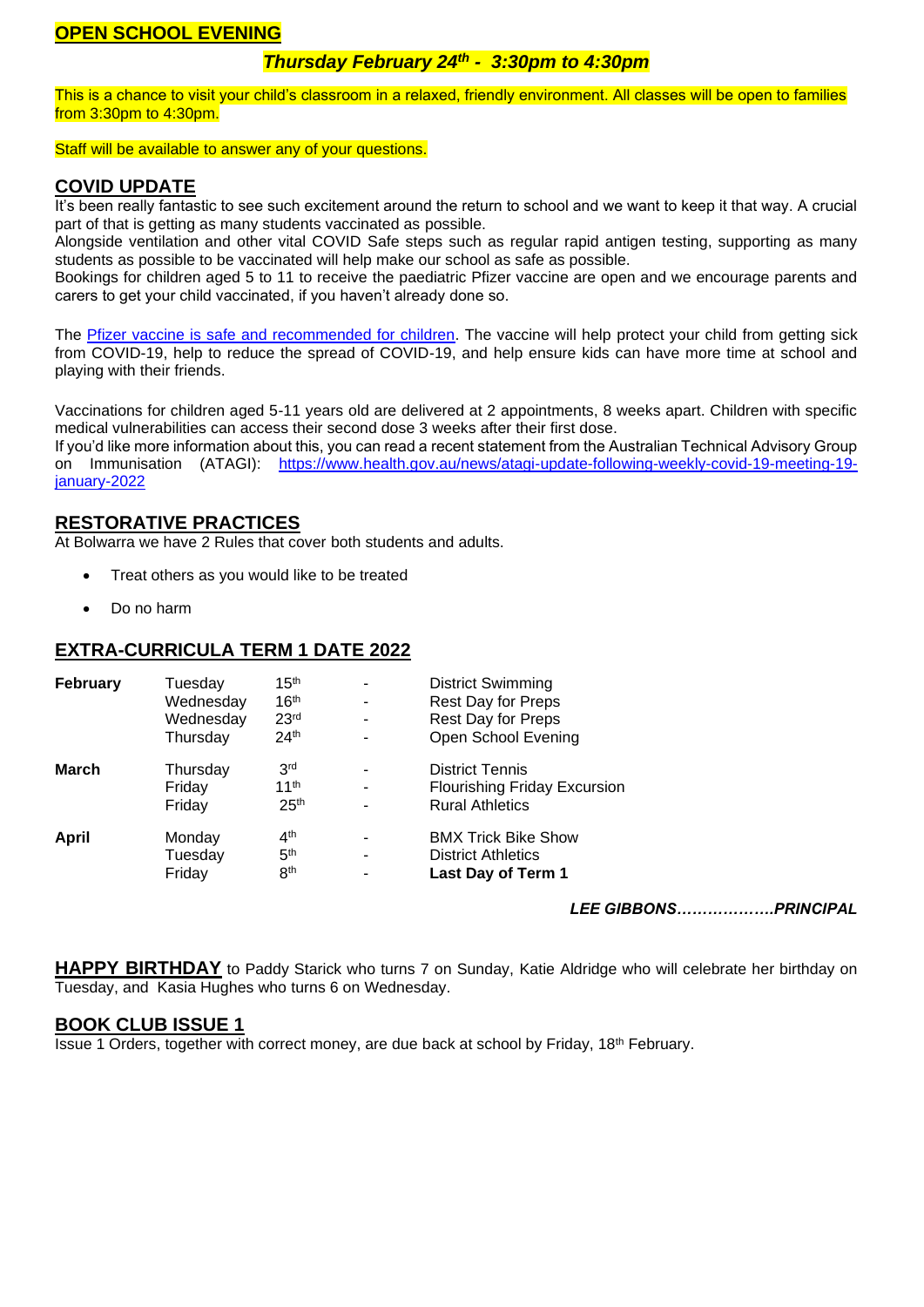

For further information about opportunities at PSC contact our General Office on 5523 1344 or our website @ www.portlandsc.vic.edu.au

**Lunch Box** 

Healthy



Portland Library 6:00pm - 7:00pm Thursday 10 February





Join Dietitian Bec **Deroon for FREE diet** specific information and cooking session